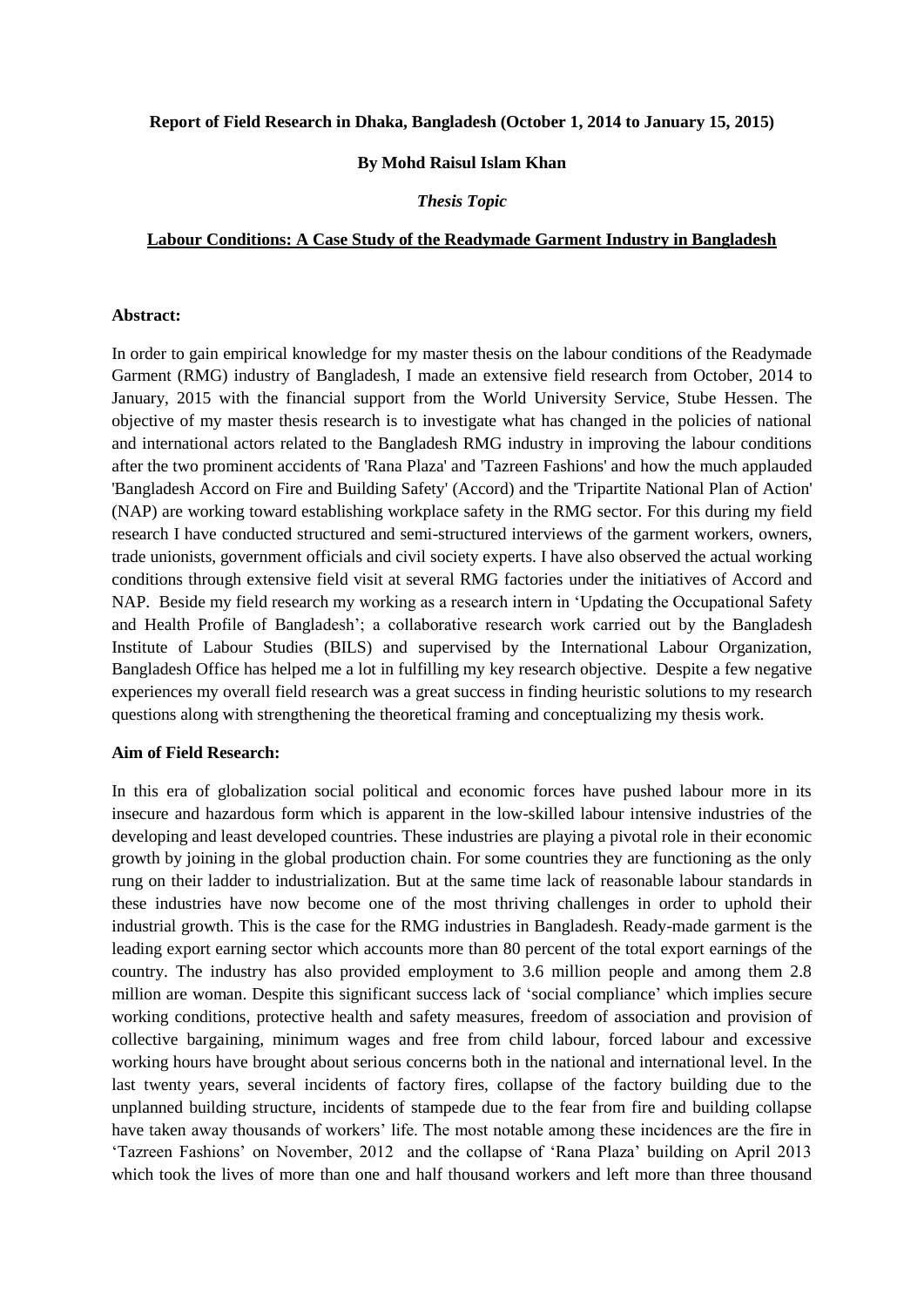seriously wounded. After these massive causalities some notable changes in the policies of the related stakeholders of this sector are noteworthy and some initiatives have taken to improve workplace safety of the RMG industry. Among them most notable is the Bangladesh Accord on Fire and Building Safety signed in May 13, 2013. It is a legally binding agreement signed by over 150 apparel corporations around the world, two global trade unions- IndustriALL and UNI Global Unions, civil society networks and a number of Bangladeshi trade unions in order to ensure safe workplace for the RMG workers. The Accord is seen as a 'breakthrough' international agreement which has set a new international negotiating precedence in industrial relations between multinational corporations and international trade union organizations. A huge inspection program with making public reports on fire and building safety status of the factories along with strengthening workers representation in this process is underway as planned by this accord. From the national part, a Tripartite National Plan of Action (NAP) on Fire Safety and Structural Integrity in Ready-made Garment Sector in Bangladesh is the major initiative taken by the Government of Bangladesh, representative of workers and owner of the RMG industry. The NAP is also devoted to enhance the workplace safety of the RMG industry in three fundamental areas like legislative and policy related issues, administrative issues and issues related to practical activities implementation. As my research objective is to find out whether these initiatives has brought any significant changes in the labour conditions of the RMG industry, so field research was an imperative part of my thesis. The core aim of my field research was to collect primary data on the implementation of the Accord and the NAP through conducting structured and semistructured interviews of the garment workers, owners, trade union leaders, government officials and the civil society experts. Another aim was to gather empirical data on the actual working conditions of the RMG factories through observation and examine the implementation of the Accord and NAP according to their reports by inspecting the factories.

| <b>Date</b>           | <b>Activities</b>                                                                                                                                                                                                                                        |
|-----------------------|----------------------------------------------------------------------------------------------------------------------------------------------------------------------------------------------------------------------------------------------------------|
| 11/10/2014-17/10/2014 | Established primary contacts with the garment workers, owners<br>and trade union leaders<br>Started working as a research intern at BILS project 'Updating<br>the Occupational Safety and Health Profile of Bangladesh'                                  |
| 19/10/2014-28/10/2014 | Conducted structured interviews with seven garment workers of<br>six industries                                                                                                                                                                          |
| 08/11/2014            | Inspected an Accord covered garment industry, examined the<br>implementation status of the corrective action plans (CAPs)<br>suggested by the Accord and conducted semi-structured interview<br>with the garment owner                                   |
| 22/11/2014            | Inspected a NAP covered garment industry, examined the<br>$\bullet$<br>implementation status of the corrective action plans (CAPs)<br>suggested by the NAP and conducted semi-structured interview<br>with the factory manager                           |
| 04/12/2014            | Inspected an Accord covered garment industry, examined the<br>$\bullet$<br>implementation status of the corrective action plans (CAPs)<br>suggested by the Accord and conducted semi-structured interview<br>with the compliance manager of the industry |
| 05/12/2014-13/12/2014 | Conducted structured interviews with five garment workers of<br>three industries                                                                                                                                                                         |
| 17/12/2014            | Inspected a NAP covered garment industry, examined the<br>$\bullet$<br>implementation status of the corrective action plans (CAPs)<br>suggested by the NAP and conducted semi-structured interview<br>with the factory owner                             |

#### **Schedule of Activities**